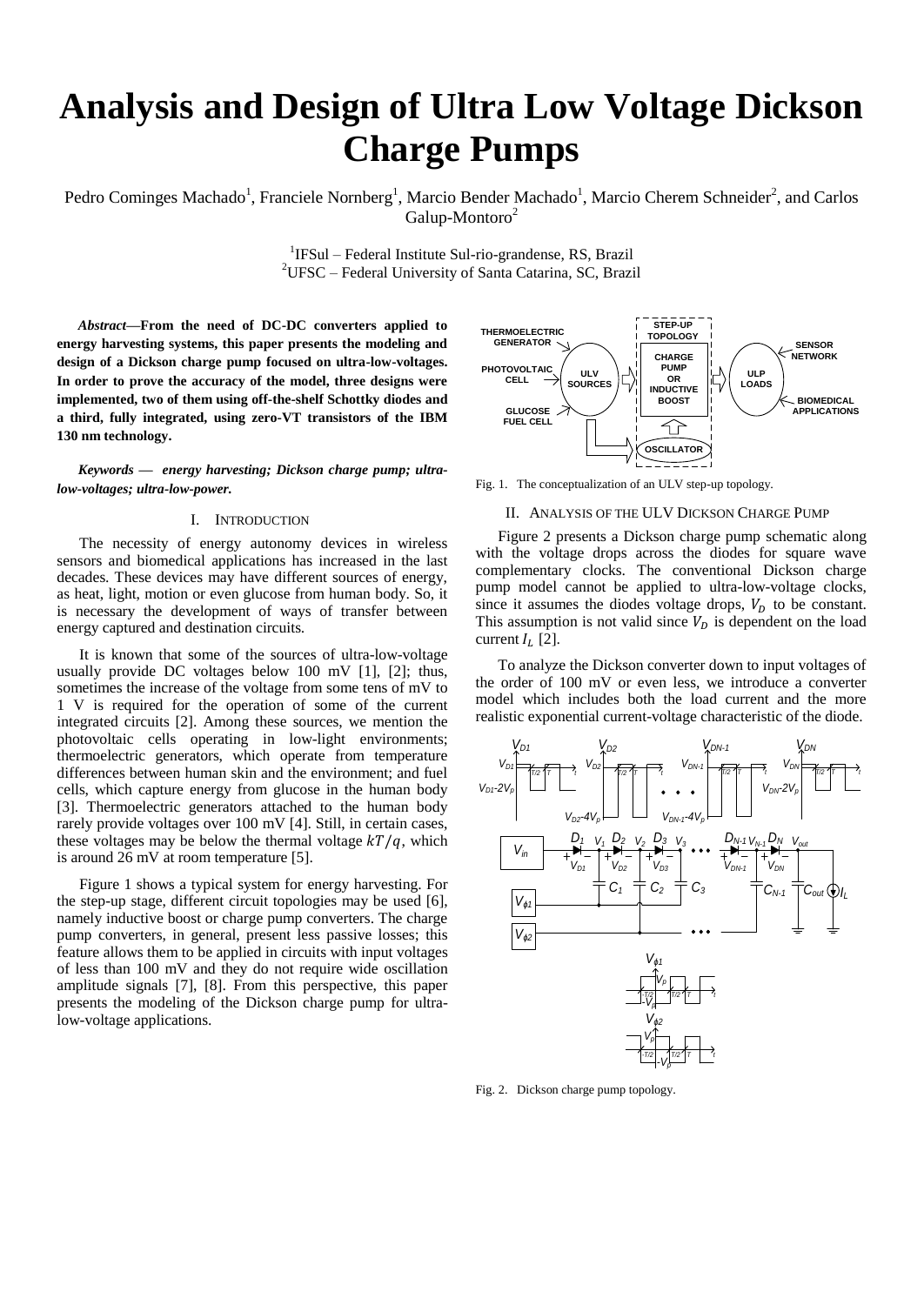For the N-stage Dickson converter, assuming steady-state operation as in [9], and, for the sake of simplicity, square signals  $V_{\phi 1}$  and  $V_{\phi 2}$ , the voltage waveform  $V_D$  across each diode of the circuit is also shown in Fig. 2, where  $V_{DN}$  is the  $N<sup>th</sup>$ -diode forward voltage drop and  $V_p$  is the peak voltage of  $V_{\phi 1}$  and  $V_{\phi 2}$ . As can be seen in Fig. 2, one of the terminals of both the leftmost and rightmost diodes,  $D_1$  and  $D_N$  is connected to DC nodes ( $V_{in}$  and  $V_{out}$ , respectively). The voltage across them is the same  $V_{D_1} = V_{D_N}$ , but differ from the voltage drops across the intermediate diodes. For the other diodes,  $D_2$  to  $D_{N-1}$ , the forward voltage drop will be the same  $(V_{D_2} = V_{D_{N-1}})$ . Thus, the DC output voltage of the converter is

$$
V_{out} = V_{in} + (N-1)2V_p - 2V_{D_1} - (N-2)V_{D_2}
$$
 (1)

Considering that the average current through each diode during full cycle of  $V_{\phi 1}$  and  $V_{\phi 2}$  is equal to load current, we have

$$
I_L = \frac{1}{T} \int_{-T/2}^{T/2} I_D dt
$$
 (2)

The diode current is given by (3), known as Shockley equation.

$$
I_D = I_{sat} \left( e^{\frac{V_D}{nV_t}} - 1 \right) \tag{3}
$$

where  $V_t$  is the thermal voltage,  $I_{sat}$  is the saturation current reverse and  $n$  is the diode ideality factor [6].

Substituting (3) into (2) and assuming that the capacitors values are sufficiently high to keep the voltages at each node constant over a half-cycle, yields (4) and (5), which can be solved for the forward voltage drops  $V_{D_1}$  and  $V_{D_2}$ .

$$
I_L = \frac{1}{T} \left[ \int_{-\frac{T}{2}}^0 I_{sat} \left( e^{\frac{V_{D_1} - 2V_p}{nV_t}} - 1 \right) dt + \int_0^{\frac{T}{2}} I_{sat} \left( e^{\frac{V_{D_1}}{nV_t}} - 1 \right) dt \right]
$$
(4)

$$
I_{L} = \frac{1}{T} \left[ \int_{-\frac{T}{2}}^{0} I_{sat} \left( e^{\frac{V_{D_{2}}}{nV_{t}}} - 1 \right) dt + \int_{0}^{\frac{T}{2}} I_{sat} \left( e^{\frac{V_{D_{2}} - 4V_{p}}{nV_{t}}} - 1 \right) dt \right]
$$
(5)

$$
V_{D_1} = V_p - nV_t \ln \left[ \frac{\cosh \left( \frac{V_p}{nV_t} \right)}{1 + \frac{I_L}{I_{sat}}} \right] \tag{6}
$$

$$
V_{D_2} = 2V_p - nV_t \ln \left[ \frac{\cosh\left(\frac{2V_p}{nV_t}\right)}{1 + \frac{I_L}{I_{sat}}} \right]
$$
(7)

# *A. Output Voltage*

Substituting  $(6)$  and  $(7)$  into  $(1)$ , we obtain  $(8)$ , the expression for the output voltage of the Dickson converter modeled for any voltage, including the ultra-low-voltage range. To test the accuracy of the model, a set of curves obtained from (8) using several values of  $N$  is shown in Fig. 3 in terms of  $I_L/I_{sat}$ . The symbols represent  $V_{out}$  obtained from simulation, under the same conditions of equation (8).



Fig. 3. Calculated (solid lines) and simulated (symbols) output voltage  $(V_{out})$ *vs.* the load current normalized to the saturation current  $(I_L/I_{sat})$ , for N ranging from 2 to 10,  $V_{in} = 25$  mV,  $V_p = 90$  mV and  $n = 1.0345$ .

 $V_{out} =$ 

$$
V_{in} + 2nV_t \ln \left[ \frac{\cosh\left(\frac{V_p}{nV_t}\right)}{1 + \frac{I_L}{I_{sat}}} \right] + (N - 2)nV_t \ln \left[ \frac{\cosh\left(\frac{2V_p}{nV_t}\right)}{1 + \frac{I_L}{I_{sat}}} \right] \tag{8}
$$

## *B. Power Converter Efficiency* (*PCE*)

One important figure of merit of a converter is its *PCE*, which is the fraction of the input power transferred to the load. By definition,

$$
PCE = \frac{P_{out}}{P_{in}} \tag{9}
$$

The output power,  $P_{out}$ , is the product of  $V_{out}$  e  $I_L$ , while the input power,  $P_{in}$ , is the addition of  $P_{out}$  and power loss,  $P_{loss}$ . The power loss is the power dissipated in the diodes; thus, we can rewrite (9) as

$$
PCE = \frac{P_{out}}{P_{out} + P_{loss}}
$$
(10)

where

$$
P_{loss} = 2P_{D_1} + (N - 2)P_{D_2}
$$
 (11)

The values of  $P_{D_1}$  e  $P_{D_2}$  are given by

$$
P_{D_1} = \frac{1}{T} \int_{-\frac{T}{2}}^{\frac{T}{2}} V_{D_1} I_{sat} \left( e^{\frac{V_{D_1}}{nV_t}} - 1 \right) dt \tag{12}
$$

$$
P_{D_2} = \frac{1}{T} \int_{-\frac{T}{2}}^{\frac{T}{2}} V_{D_2} I_{sat} \left( e^{\frac{V_{D_2}}{nV_t}} - 1 \right) dt \tag{13}
$$

Solving the integrals, we find that

$$
P_{D_1} = (I_{sat} + I_L)V_p \tanh\left(\frac{V_p}{nV_t}\right) - I_L nV_t \ln\left[\frac{\cosh\left(\frac{V_p}{nV_t}\right)}{1 + \frac{I_L}{I_{sat}}}\right] \tag{14}
$$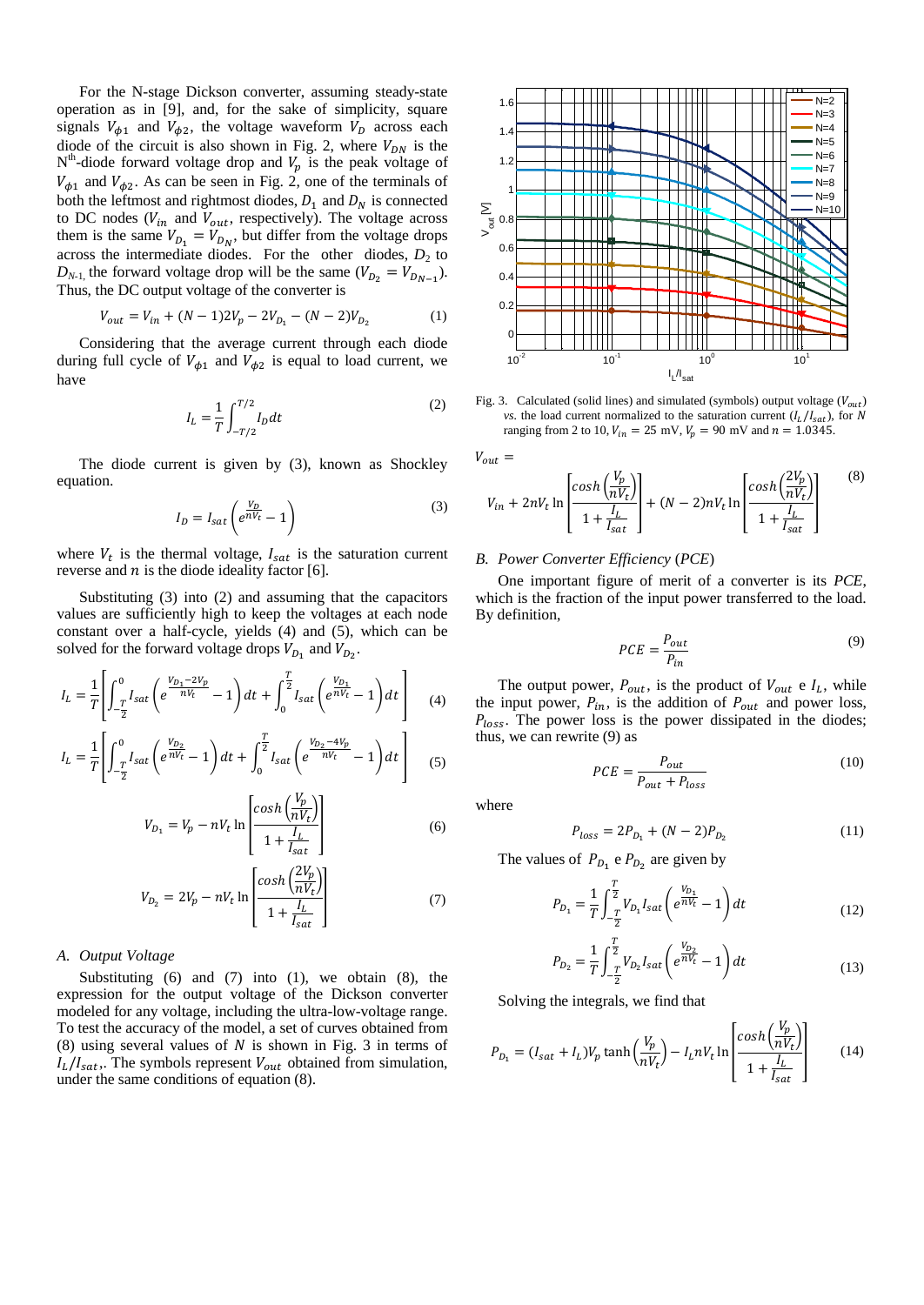$$
P_{D_2} = (I_{sat} + I_L) 2V_p \tanh\left(\frac{2V_p}{nV_t}\right) - I_L nV_t \ln\left[\frac{\cosh\left(\frac{2V_p}{nV_t}\right)}{1 + \frac{I_L}{I_{sat}}}\right] \tag{15}
$$

Finally, replacing  $(14)$ ,  $(15)$ , and  $(11)$  into  $(10)$  yields  $PCE =$ 

$$
V_{in} + 2nV_t \ln \left( \frac{\cosh\left(\frac{V_p}{nV_t}\right)}{1 + \frac{I_L}{I_{sat}}} \right) + (N - 2)nV_t \ln \left( \frac{\cosh\left(\frac{2V_p}{nV_t}\right)}{1 + \frac{I_L}{I_{sat}}} \right) \quad (16)
$$

$$
V_{in} + \left(1 + \frac{I_L}{I_{sat}}\right) 2V_p \left[ \tanh\left(\frac{V_p}{nV_t}\right) + (N - 2) \tanh\left(\frac{2V_p}{nV_t}\right) \right]
$$

# III. RIPPLE ANALYSIS

The ripple analysis is required for properly calculating the capacitors values used in the converter.

Assuming steady state analysis, the output voltage ripple can be calculated in analogy with the half-wave rectifier shown in Fig. 4. Upon discharge of the capacitor, by the Kirchhoff's current law it is known that

$$
I_C = -(I_L + I_{sat})\tag{17}
$$

Note that the current leakage (*Isat*) in the reverse-biased diode has been included in (17). Since the capacitor voltage is given by

$$
V_C(t) = V(0) + \frac{1}{C} \int_0^t I_C dt
$$
 (18)

and that, at  $t = T/2$ ,  $V_c$  is equal to  $V_{out}$ , replacing (17) into  $(18)$ , we have

$$
V_C(T) = V_{out} - \frac{1}{C} \int_{\frac{T}{2}}^{T} (I_L + I_{sat}) dt = V_{out} - \frac{(I_L + I_{sat})T}{2C}
$$
 (19)

Thus,  $V_{Ripple}$  is given by

$$
V_{Ripple} = V_{out} - V_c(T) = \frac{(I_L + I_{sat})T}{2C}
$$
\n<sup>(20)</sup>

The capacitance value required for having a ripple voltage of less than  $V_{Ripple}$  is

$$
C > \frac{(I_L + I_{sat})T}{2V_{Ripple}}\tag{21}
$$



Fig. 4. Half-wave rectifier.

A high value of *C* has two disadvantages; the first one is area consumption, whereas the second one is a high settling time. The transient analysis of the Dickson charge pump, which is required for the calculation of the settling time, is beyond the scope of this work.

#### IV. THE OFF-THE-SHELF PROTOTYPES

Using the values of  $I_{sat}$  and n extracted for commercial Schottky diodes, we designed two off-the-shelf converters to supply ultra-low-power loads.

In the first converter, using the framework presented in Section II, with  $I_L = 1 \mu A$ , we reached the values of  $V_{out} = 1$ V from values of  $V_{in} = 10$  mV,  $V_p = 80$  mV, and  $N = 9$ , thereby providing output power close to 1 μW. In this converter we used the Schottky diode MBR1545CT, with  $I_{sat}$ and  $n$  around 2  $\mu$ A e 1, respectively.

In the second converter, from  $V_{in} = 30$  mV,  $V_p = 155$  mV, and  $N = 14$ , we achieved  $V_{out} = 2$  V for  $I_L = 100$  µA. Thus, the output power provided by this converter is approximately 200  $\mu$ W. In this converter we used the Schottky diode 1N5819, with  $I_{sat}$  and n about 760 nA e 1, respectively.

With maximum ripple set at 2% and frequency  $V_{\phi 1}$  and  $V_{\phi 2}$ at 100 kHz, the calculated capacitances were 1.6 nF for the first converter and 260 nF for the second one. For the prototypes we used capacitors of 2.2 nF and 470 nF, respectively.



Fig. 5. Off-the-shelf prototypes.



Fig. 6. Calculated (lines) and experimental (symbols) output voltage of the integrated converter in terms of the load current for  $I_{sat} = 550$  nA,  $N = 11$ ,  $n = 1.4$  and  $V_n = 2V_{in}$ .